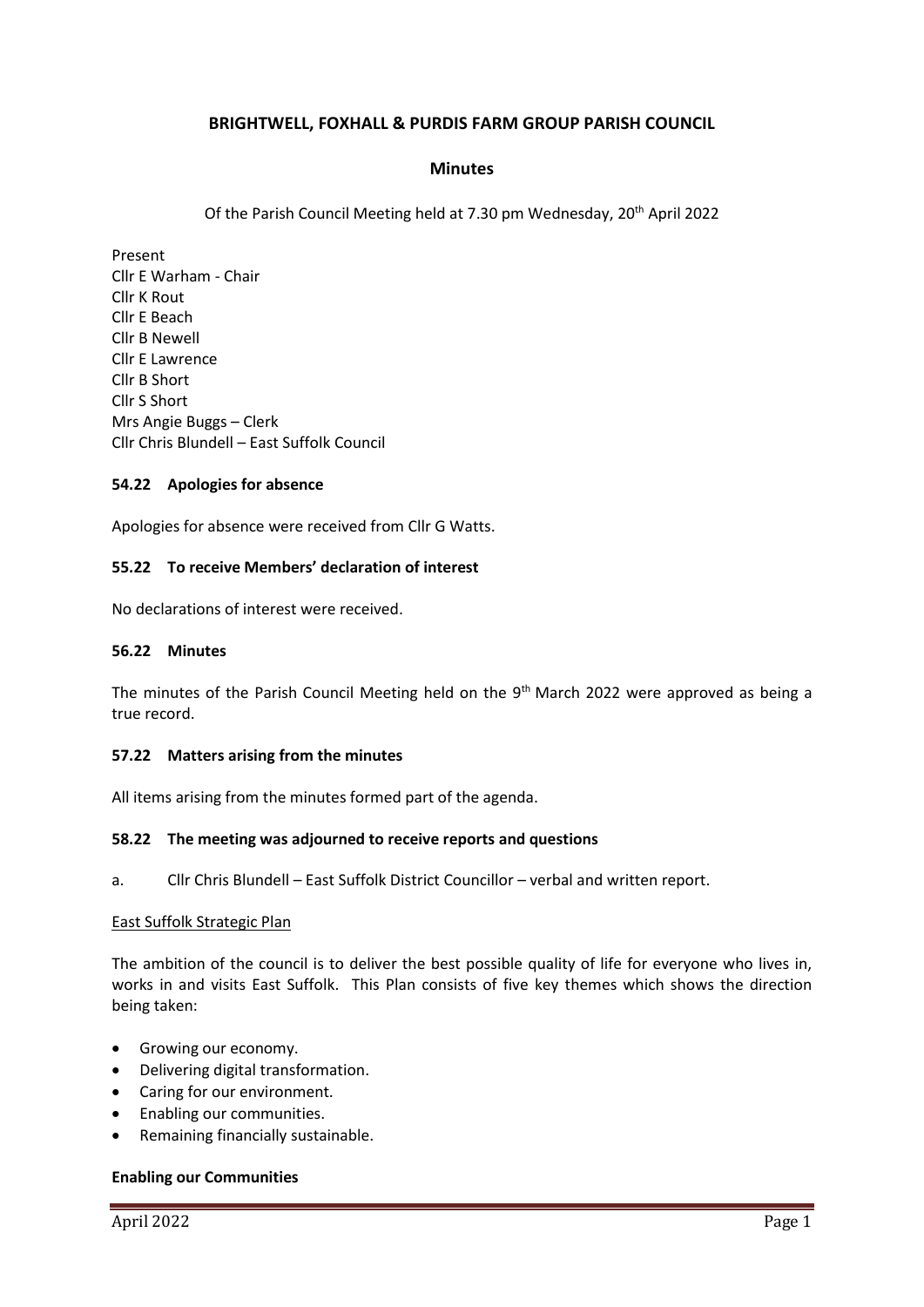For some years prior to 2013, many district councillors had complained that they were not allowed resources to help with activities within their wards. In September 2013 that changed and all councillors in Suffolk Coastal DC were granted an Enabling Communities Budget (ECB) to enable them to assist with projects that were specific to their wards. At the present time each District Councillors has an annual budget of £7,500 to spend on community enhancing projects within their wards. This has resulted in many activities being able to continue in operation and new ones come to life. The funding is drawn from an allocation of funds from Government under the heading of 'New Homes Bonus' rather than be a burden on the community charge. Over the course of this term, ECB allocated will amount to £1.65m for our East Suffolk communities.

I used some of my ECB money to fund the purchase of new boilers for the Martlesham Heath Parish Council and Runway Café that was set up as a non-profit enterprise to give residents somewhere to meet. Request for funding for any new project from any local organisation can be made to the District Council Ward Member and provided there is a clear benefit to the community the project can be supported. I also supported the purchase of two defibrillators for use in the parish.

## **Section 106 Agreements (S106) and Murrills Park**

Previously whenever new residents are built within a parish or town then the developer was required to make a payment towards the enhancement of local facilities especially those directed towards such items as children's play areas or recreational facilities.

Prior to my becoming your local Conservative District Councillor, the parish council of Brightwell, Foxhall and Purdis Farm had attracted a substantial amount of over £100,000 (S106 monies) because of the new building that had occurred in the Purdis Farm area. If that money is not used then after a certain period of time the developer may request the return of the money.

The area known as Murrills Park in Murrills Road is owned by East Suffolk Council. The decision was made that the local community would benefit by improving the play, sport and recreation area at that location. A local consultation across the Parish was conducted with a favourable result and the refurbishment of Murrills Park has been earmarked to take place by the summer. I shall be looking forward to the completion of the project.

## **The Community Partnerships**

This is an important part of the East Suffolk Council's work. In addition to fulfilling the legal duties placed upon the council such as Planning, Licencing and Waste Collection, East Suffolk Council has introduced a Community Partnership scheme (CP) to cover the whole East Suffolk District. The district is divided into eight partnership areas. The partnership for this area (of which I am the current Chairman) is: Kesgrave, Martlesham, Rushmere St Andrew Carlford & Fynn Valley and Purdis Farm (including Brightwell and Foxhall). Each CP has a budget of £25,000 per annum. Members of the towns and parishes within the local CP meet periodically to decide on the priorities and actions for the area that will help to improve the quality of life and wellbeing of the community.

So far, this Community Partnership has focussed its attention on the following priorities:

- Social isolation and loneliness.
- Environmental Care.
- Road and Traffic Safety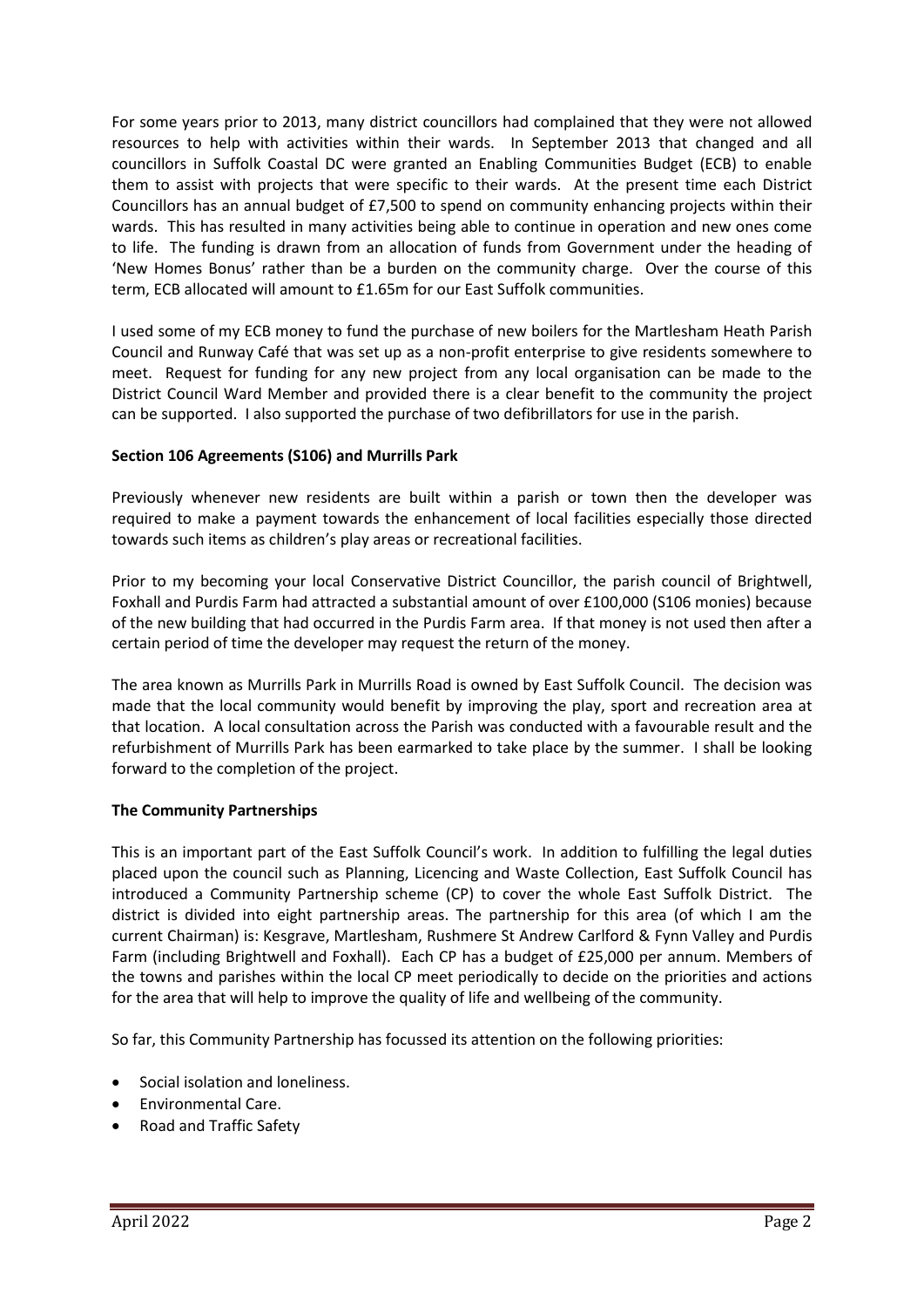Partners can bid for funds to spend on projects that will enable them to improve and enhance their community.

**Loneliness and Isolation** were recognised at an early stage of the partnership as being one of the most important issues to address. The local CP was instrumental in supplying:

- 'Talking Benches' ie the supply of outdoor benches for people to be able to sit and chat with friends in the open air.
- Loneliness and Isolation through the "Meet up Mondays" scheme, meeting in communal spaces over tea or coffee.
- Spot Wellbeing healthy exercise scheme for the over 60s run by professionals.
- 'Chinwag' social and entertaining groups in Kesgrave, with around 100 attendees each month.
- Mental Health First Aid Training for key individuals and organisations to support and signpost those in greatest need.

**Environmental Care** was also high on the list of projects worth undertaking since that could and would engage persons both young and old in the development and subsequent appearance of any community.

Eleven grants, amongst other funding allocations, were awarded to organisations and schools to develop new, self-sufficient scheme or provision that engages local people with the environment. One successful project is the Westerfield Station Wildlife Garden Project.

In this case a group of volunteers encouraged members of their community to meet and help to improve the local environment alongside Westerfield Railway Station. This improvement included rewilding areas as well as planting to make a garden area.

## **Road and Traffic Safety**

Suffolk consists of any villages that are inter-connected by narrow and single-track roads, often in poor condition and for walers and cyclists are hazardous. Road maintenance, rights of way, walkways and cycle tracks are the responsibility of Suffolk County Council. The District Council has very limited authority with respect to the roads. However, it is possible to focus on the main aspect of road safety for users.

Therefore, the Community Partnership members have focussed their attention on the provision of Speed Indicator Devices (SID) and in the case of children walking and cycling to and from school and other places to make hi-visibility jackets available for primary school children. Signs similar to this are now in use throughout the Community Partnership area. Some of these devices also record the speed of the passing vehicles at various times of the day and at various places around the parishes. This statistical information is then passed to the relevant authorities in order to help them make suitable decisions on improving road safety conditions and enforcement.

## **A Recycling Story**

I received a request for help in the purchase of a set of new comfortable chairs from the local Parish Council of St Michael's and All Angels in Martlesham.

I then asked for the chairs that were replaced to be made available to the Woodbridge Town Football Club. They were modified and attached to benches that for many years had been the only seats for the spectators to sit upon.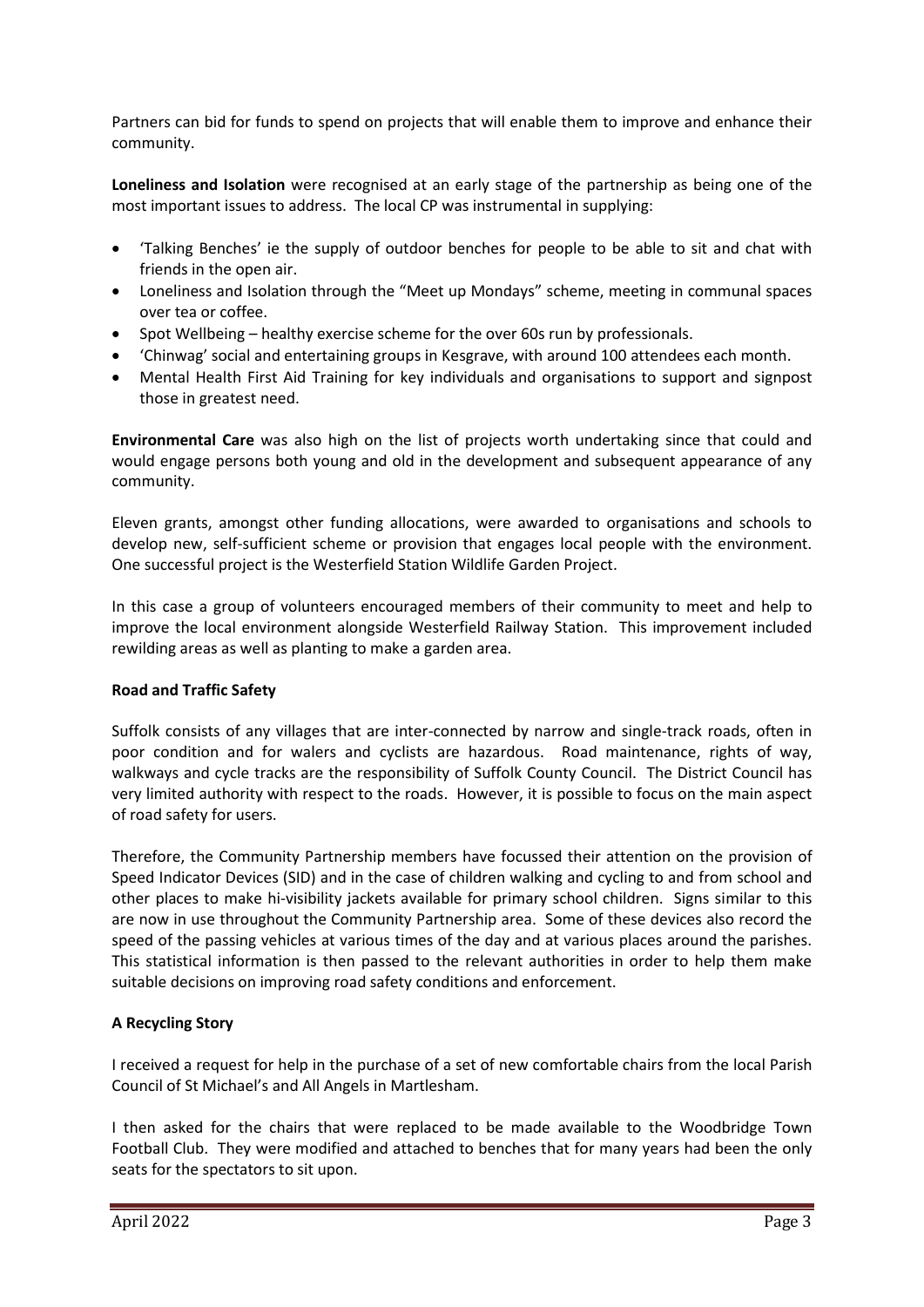**East Suffolk Council** has responded to the needs of all our communities by setting up this very practical and effective method of working through District Councillors and Parish Councils. All eight Community Partnerships together with other organisations such as Community Action Suffolk (CAS), the Suffolk Community Foundation, Police, Clinical Commissioning Group and others meet periodically as a Community Partnership Board who deliberate on much wider issues throughout East Suffolk District. The CP Board has allocated to it a further £300k for projects such as those related to schools and health.

- b. Cllr Ed Thompson East Suffolk Councillor no report.
- c. Cllr Patti Mulcahy Suffolk County Council no report.
- d. To receive questions from members of the public

No members of the public were present.

### **To reconvene the meeting**

### **59.22 To discuss request for a donation from Foxhall Poors Land and Fuel Allotment Charity to fund a website**

Cllr B Newell explained that the Foxhall Poors Land and Fuel Allotment Charity would like to build a website to highlight residents as to what the charity can offer both in terms of funding but also where to go for support. The donation would fund a One Suffolk website for a year and the Clerk/Trustee would build the website to meet the need. Following discussion, Cllr B Newell proposed that the Parish Council provide funding of £42.00 to the charity, seconded Cllr B Short – all in favour.

#### **60.22 Planning**

a. Proposed development of Orwell Crossing Logistics Park

Nothing further to report.

## b. General

.

DC/21/0903/FUL The Hollies Straight Road Foxhall – Utilise the existing land formally known as The Hollies Sports Centre and Social Club as home pitch locations for both youth and adult football. Creating of new vehicular access, parking, and associated facilities.

The Parish Council noted that this application has now been withdrawn.

### **61.22 Straight Road Improvements – To discuss and agree on the estimate received from SCC Highways**

The Clerk had previously sent the estimate received from Suffolk County Council Highways for surveying and reporting back to the Parish Council on improvements which could be made to Foxhall roads. Following discussion Cllr B Newell proposed that the estimate of £14,207.87 be accepted, seconded Cllr K Rout – all in favour. **Action: Clerk**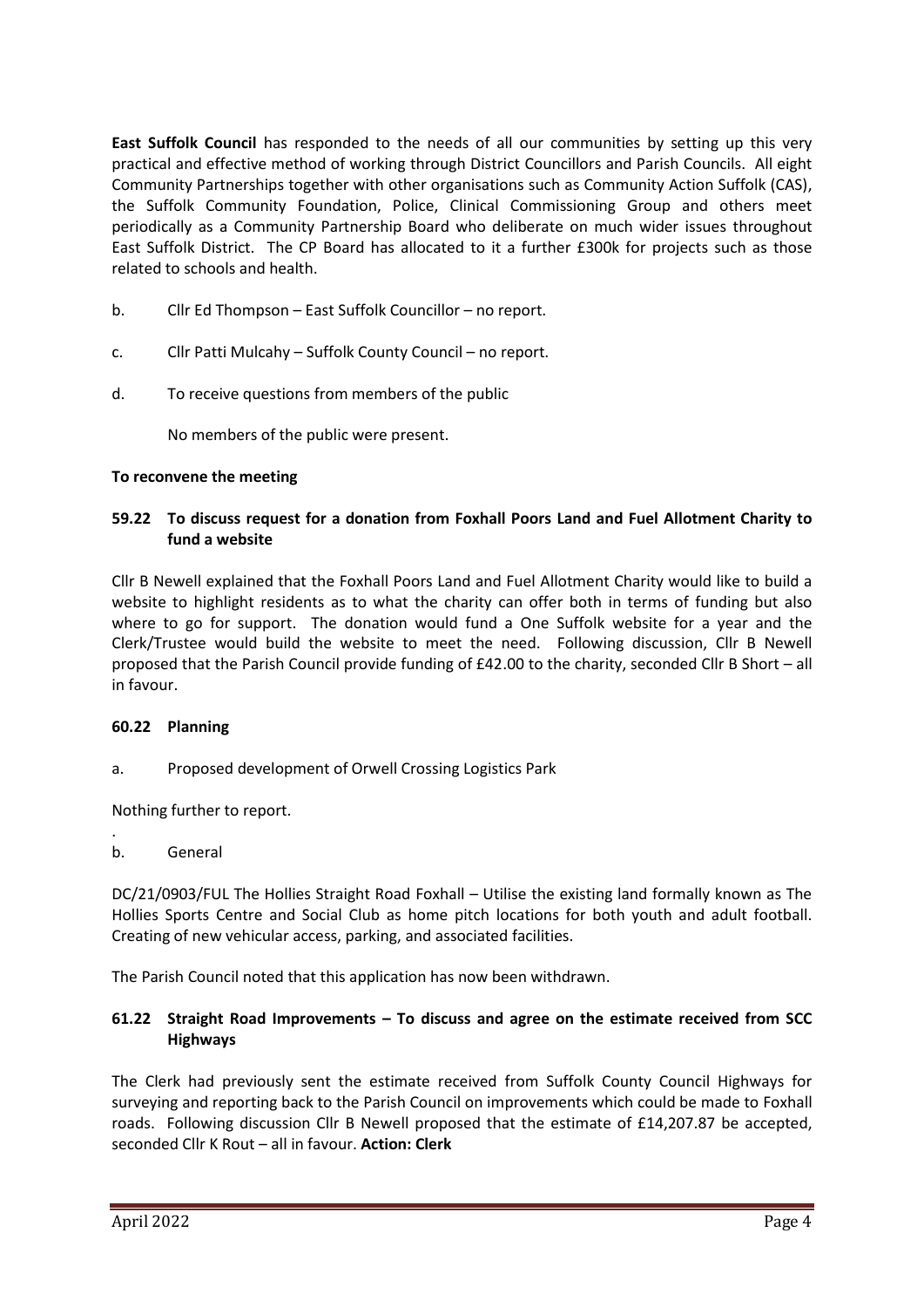## **62.22 To discuss VAS sign reports**

The Clerk reported that she had ordered the two VAS signs proposed at the last meeting and was awaiting delivery. Councillors discussed the results of the VAS reports for Brightwell. It was noted that more vehicles were breaking the law than adhering to it. Cllr B Short said that he would submit the reports to the Road Safety Forum who are collating information from all villages in the forum. **Action: Cllr B Short**

## **63.22 To discuss and decide on support for Ukrainian Families**

Cllr K Rout said that he had asked for this item to be put on the agenda for discussion to discuss whether static caravans could be provided at Toad Hall. It was noted that the East Suffolk Planning Department would need to authorise the siting of caravans. The Clerk reported that the Parish Council would be unable to provide funding due to restrictions on the powers of Parish Councils. It was agreed that Cllr K Rout would continue to research this item. **Action: Cllr K Rout**

# **64.22 To discuss the producing of a parish newsletter**

Cllr E Beach reported that she had been investigating different forms of newsletters. She said that a flyer was produced for various areas. It was agreed that Cllr E Beach should approach Mr Bradshaw who is the editor of the flyers and report back to the next meeting. **Action: Cllr E Beach**

## **65.22 Report on the Road Safety Forum Meeting**

Cllr B Short reported that the next meeting was on the  $4<sup>th</sup>$  May 2022 but this date has not been confirmed. **Action: Cllr B Short / Cllr S Short**

## **66.22 To agree on the Re-wilding areas in Purdis Farm**

Cllr E Lawrence reported that following the email received from Lacey Crowe at East Suffolk Council concerning the rewilding of area in Purdis Farm he has produced a map detailing which areas would be suitable for rewilding. Cllr E Lawrence particularly highlighted Foxglove Crescent where more and more vehicles are parking on the grass. Following discussion, it was agreed that the Clerk should write to Lacey Crowe enclosing the map and requesting that the rewilding to be trialled for a period of time to see whether it makes any difference to the grass verges. **Action: Clerk**

## **67.22 Annual Parish Council Meetings / Annual Parish Meeting Thursday, 5 th May 2022**

It was noted that due to holidays and other commitments the Parish Council would not have a guorum on the  $5<sup>th</sup>$  May 2022. The Clerk noted dates when councillors would be available and would endeavour to find an alternative meeting venue and circulate details to councillors as soon as possible.

The following councillors would prepare reports for the APM. It was noted that an Officer from the Safe Neighbourhood Team would be attending. **Action: Clerk**

| <b>Brightwell</b> | Cllr B Newell |
|-------------------|---------------|
| Foxhall           | Cllr B Short  |
| Purdis Farm       | Cllr E Warham |

## **68.22 Clerk's Report March 2022**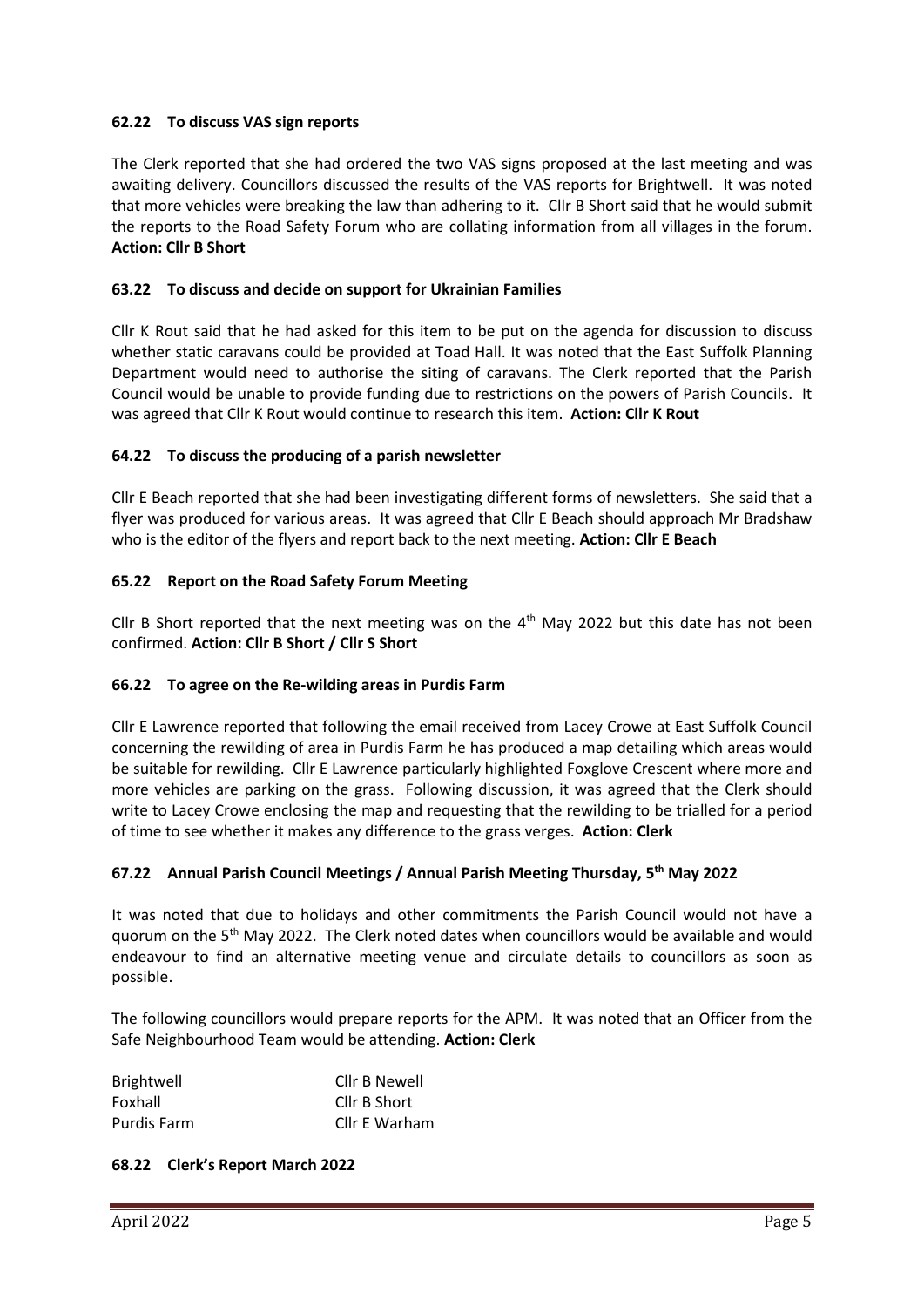### Annual Parish Meeting 2022

The Annual Parish Meeting will be held on Thursday,  $5<sup>th</sup>$  May 2022 at 7.00 pm followed by the Annual Parish Council Meeting at 7.30 pm. A councillor from each of the three parishes provide a report on the Parish Council's activities for the year to May 2022.

### Discuss donation for the Foxhall Poors Land and Fuel Allotment Charity

The charity would like to set up a website to make people aware of what they can offer to local parishioners. People are generally experiencing all kinds of problems with finance due to the rising cost of living. In addition to making donations to individuals the charity has also put together a comprehensive list of organisations which can provide help and support. The cost of setting up and hosting a website is £42.00 including VAT.

#### Straight Road Survey

The Parish Council has received costings for a survey for Straight Road and adjacent Foxhall Roads. The cost for the survey has been received amounting to £14,207.87. It is estimated that the survey will take 4.7 weeks.

#### Community Governance Review

The Parish Council has received two emails from ESC relating to the proposal from Martlesham Parish Council as follows.

*"As you know, we are currently carrying out a Community Governance Review (CGR) of East Suffolk.*

*The initial consultation period has now closed. Thank you for your response – we note that you have suggested a reduction of councillors for Purdis Farm.*

*We have received response from Martlesham Parish Council requesting a boundary change between Martlesham and Brightwell which would result in the Brightwell Lakes development sitting wholly within Martlesham Parish.*

*I have attached a map which shows the proposed change to the boundary in green.*

*This was discussed at our Member Working Group yesterday and the group are keen to hear the views of Brightwell (and Waldringfield) Parish Council.*

*As the boundary between Martlesham and Brightwell is also the new County division boundary (between Martlesham and Rushmere St Andrew division) we would require consent from the Local Government Boundary Commission for England to alter this boundary.*

*Please could you provide a response from the council to let us know whether Brightwell PC is supportive of this boundary change.*

*Unfortunately, the timescales are very tight for the CGR and we are due to have another meeting on 25 April before taking the initial recommendations to Council for approval.*

*If you could respond by 22 April, I would appreciate it."*